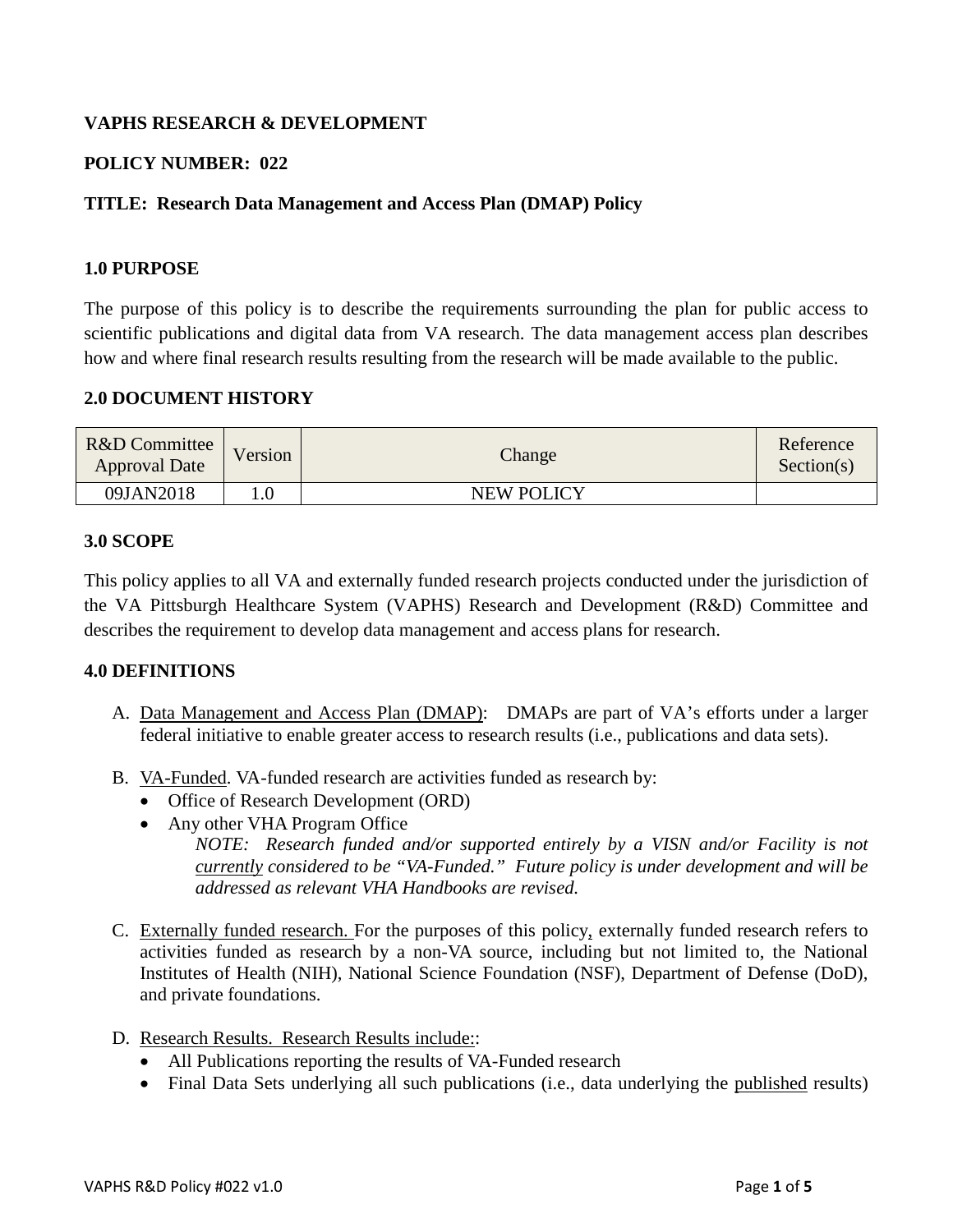### **5.0 RESPONSIBILITIES**

The relevant VA funding office is responsible for evaluating the data management plans for the research that it funds.

The VAPHS R&D Committee or applicable subcommittee [i.e. Institutional Review Board (IRB), Institutional Biosafety Committee (IBC), Institutional Animal Care and Use Committee (IACUC), or Research Scientific Evaluation Committee (RSEC)] will ensure a data management access plan is submitted with all new VA and externally funded VA research. The subcommittee will evaluate the data management plans for VA research under its purview to ensure it is consistent with the local protocol, consent form, and HIPAA authorization, as applicable.

# **6.0 POLICY**

## A. EXTERNALLY FUNDED VA RESEARCH

Effective the date of this policy, all new externally funded proposals, submitted to the VAPHS R&D Committee or one of its subcommittees must include a data management plan.

The data management plan must describe the conditions and mechanisms under which publications and data resulting from the research will be shared with the public.

The plan should specifically state whether or not final data sets underlying published results will be shared with the public and, if so, include details on how, where, and the extent to which the data will be made available

The data management plan must be consistent with the protocol, consent form, HIPAA authorization, etc. (as applicable).

Each federal agency will have its own requirements for research results access as part of its implementation of the White House Directives. Currently, there are no reciprocity agreements between federal agencies. Therefore, the data management plan should follow any requirements and/or guidance of the non-VA funding entity (federal or non-federal). There are no additional requirements relative to the VA research data access policy. The research must still comply with all other applicable VA requirements.

Evaluations of data management plans may include the adequacy and appropriateness of the plan relative to applicable VA and VHA research, privacy, confidentiality, proprietary information, and information security requirements, as applicable.

The applicable VAPHS R&D Committee subcommittee will evaluate all data management access plans under its purview to ensure consistency with the local protocol, consent form, and HIPAA authorization, as applicable. The plan is required to be included in the initial application to the relevant subcommittee. It is acceptable to include the resource sharing information from the grant.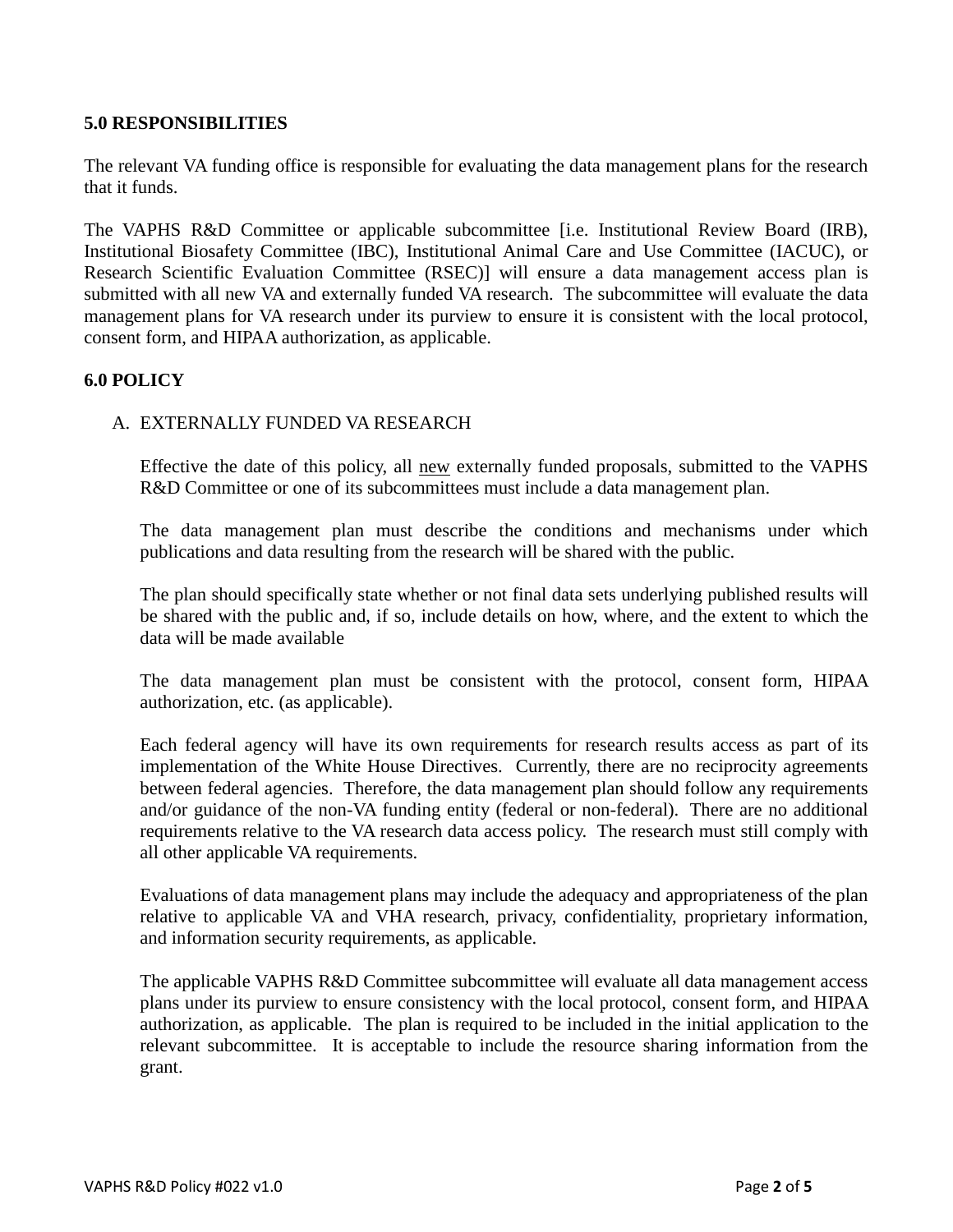#### B. VA-FUNDED RESEARCH

VA-Funded research must comply with the requirements of relevant ORD or other Program Office Funding Guidelines and/or Requests for Applications (RFAs). Evaluations of newly proposed research by the VA funding office must include an evaluation of the adequacy and appropriateness of the plan relative to the specific criteria established by the funding office.

- 1. In addition to the requirements described in 6.A above, Data Management Plans for VA-Funded research must also:
	- Describe protections for individual privacy, confidentiality of data, and security of proprietary information
	- Specify that publications and related metadata will be made available to the public through the National Library of Medicine **PubMed Central website within one year after the date of publication**

*NOTE: PubMed Central accessibility for ORD-funded research has been required under VHA Handbook 1200.19 §5 since July 10, 2014. VA's agreement with PubMed Central has been extended to include publications resulting from all other VA-Funded research.* 

*For more information, please review VAPHS R&D Policy #005, Presentation of Research Results and visit the ORD website at*

*http://www.research.va.gov/resources/policies/public\_access.cfm*

- Specify how the final research data set(s) will be made available (if at all) in machine/computer readable form (i.e., how the final research data set(s) will be made available electronically, as opposed to on paper)
- Explain how the data available for sharing or other means of access will permit validation of results
- Specify that final data sets will be maintained locally until enterprise-level resources become available for long-term storage and access (unless the relevant ORD or Program Office Funding Guidelines/RFAs state otherwise; e.g., as for the Cooperative Studies Program)
- 2. Final study data resulting from VA-Funded research may be shared in six ways:
	- (1) **Individually Identifiable Data** may be shared pursuant to valid HIPAA Authorization, Informed Consent, and an appropriate written agreement limiting use of the data to the conditions described in the authorization and consent.
	- (2) **Individually Identifiable Data,** excluding Veterans' names and 38 USC §7332 protected information, may be shared, pursuant to a written request and IRB approved waiver of HIPAA authorization, with the approval of the Under Secretary for Health, in accordance with VHA Handbook 1605.1  $$13.b(1)(b)$  or  $$13.b(1)(c)$  or superseding versions of that Handbook.

*NOTE: Subject to all other listed requirements, Veterans' names may be shared with other Federal agencies (38 USC §5701), and with non-Federal investigators who provide the names and addresses of the individual subjects.*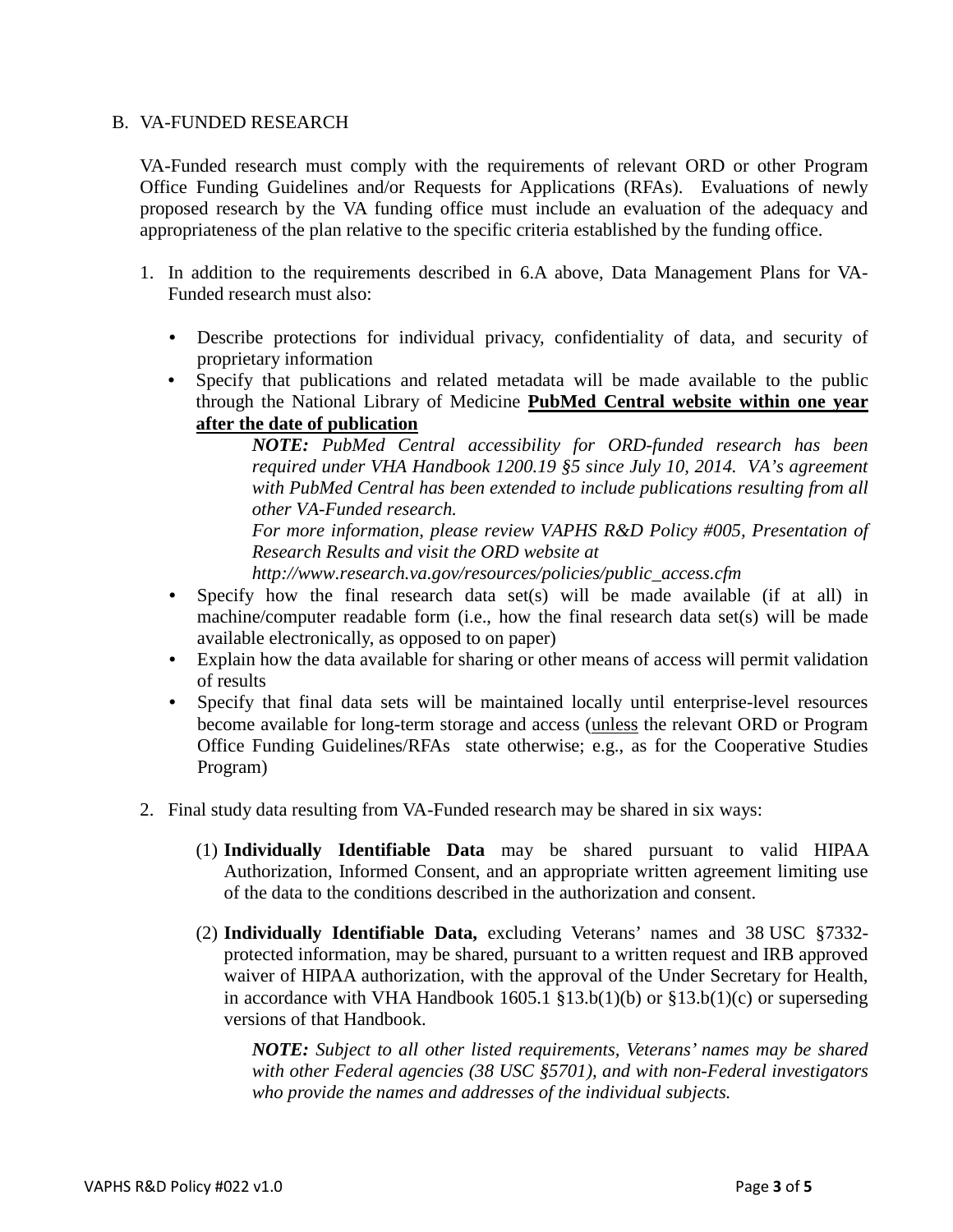- (3) **Individually Identifiable Data,** including 38 USC 7332-protected information, may be shared, pursuant to the above requirements and a written assurance from the recipient that the information will be maintained in accordance with the security requirements of 38 CFR Part 1.466, or more stringent requirements, the information will not be re-disclosed except back to VA, and the information will not identify any individual patient in any report of the research or otherwise disclose patient identities.
- (4) **A Limited Dataset (LDS)** may be created and shared pursuant to a Data Use Agreement (DUA) appropriately limiting use of the dataset and prohibiting the recipient from identifying or re-identifying (or taking steps to identify or re-identify) any individual whose data are included in the dataset.
- (5) A **De-identified, Anonymized Dataset** may be created and shared.

*NOTE: Where practicable, ORO recommends that such sharing take place under a written agreement prohibiting the recipient from identifying or re-identifying (or taking steps to identify or re-identify) any individual whose data are included in the dataset. However, it is permissible for final datasets in machine-readable format to be submitted to and accessed from PubMed Central (and similar sites) provided that care is taken to ensure that the individuals cannot be re-identified using other publicly available information.*

- (6) All Non-Exempt, Reasonably Segregable Data must be shared pursuant to a valid **Freedom of Information Act** (FOIA) request, as determined by the FOIA Officer.
- 3. The applicable VAPHS R&D Committee subcommittee will review all data management access plans for VA-funded research to ensure they are consistent with the local protocol, consent form, and HIPAA authorization, as applicable. The plan is required to be included in the initial application to the relevant subcommittee. It is acceptable to include the DMAP submitted to the VA funding agency.
- 4. Failure to implement the approved plan may result in loss of current or future funding or other restrictions on the investigator's research activities.

### C. AMENDING DATA MANAGEMENT PLANS

Data management plans can be modified or amended after the study begins if the modifications are consistent with other applicable VA and VHA requirements. Investigators of non-VA funded studies should check with their funding sources regarding any required permissions. The applicable VAPHS R&D subcommittee will need to review modifications to data management plans.